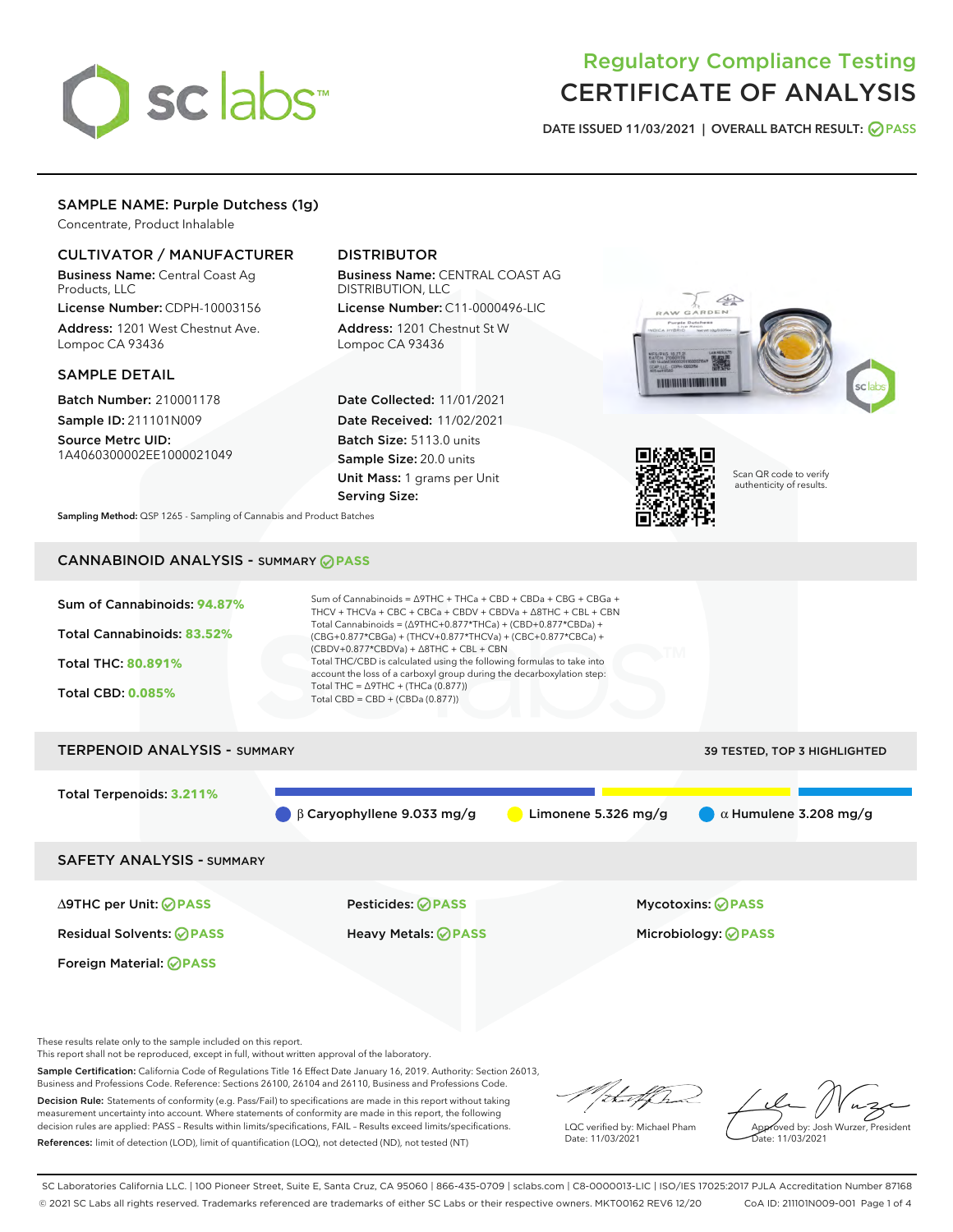



PURPLE DUTCHESS (1G) | DATE ISSUED 11/03/2021 | OVERALL BATCH RESULT: **○** PASS

#### CANNABINOID TEST RESULTS - 11/03/2021 2 PASS

Tested by high-performance liquid chromatography with diode-array detection (HPLC-DAD). **Method:** QSP 1157 - Analysis of Cannabinoids by HPLC-DAD

#### TOTAL CANNABINOIDS: **83.52%**

Total Cannabinoids (Total THC) + (Total CBD) + (Total CBG) + (Total THCV) + (Total CBC) + (Total CBDV) + ∆8THC + CBL + CBN

TOTAL THC: **80.891%** Total THC (∆9THC+0.877\*THCa)

TOTAL CBD: **0.085%**

Total CBD (CBD+0.877\*CBDa)

TOTAL CBG: 1.68% Total CBG (CBG+0.877\*CBGa)

TOTAL THCV: 0.458% Total THCV (THCV+0.877\*THCVa)

TOTAL CBC: 0.411% Total CBC (CBC+0.877\*CBCa)

TOTAL CBDV: ND Total CBDV (CBDV+0.877\*CBDVa)

| <b>COMPOUND</b>            | LOD/LOQ<br>(mg/g) | <b>MEASUREMENT</b><br><b>UNCERTAINTY</b><br>(mg/g) | <b>RESULT</b><br>(mg/g) | <b>RESULT</b><br>(%) |
|----------------------------|-------------------|----------------------------------------------------|-------------------------|----------------------|
| <b>THCa</b>                | 0.05/0.14         | ±22.985                                            | 894.36                  | 89.436               |
| <b>A9THC</b>               | 0.06 / 0.26       | ±0.845                                             | 24.56                   | 2.456                |
| <b>CBGa</b>                | 0.1/0.2           | ±0.90                                              | 17.3                    | 1.73                 |
| <b>THCVa</b>               | 0.07/0.20         | ±0.249                                             | 5.22                    | 0.522                |
| <b>CBCa</b>                | 0.07/0.28         | ±0.229                                             | 4.69                    | 0.469                |
| <b>CBG</b>                 | 0.06/0.19         | ±0.063                                             | 1.60                    | 0.160                |
| <b>CBDa</b>                | 0.02/0.19         | ±0.028                                             | 0.97                    | 0.097                |
| $\triangle$ 8THC           | 0.1 / 0.4         | N/A                                                | <b>ND</b>               | <b>ND</b>            |
| <b>THCV</b>                | 0.1/0.2           | N/A                                                | <b>ND</b>               | <b>ND</b>            |
| <b>CBD</b>                 | 0.07/0.29         | N/A                                                | <b>ND</b>               | <b>ND</b>            |
| <b>CBDV</b>                | 0.04 / 0.15       | N/A                                                | <b>ND</b>               | <b>ND</b>            |
| <b>CBDVa</b>               | 0.03 / 0.53       | N/A                                                | <b>ND</b>               | <b>ND</b>            |
| <b>CBL</b>                 | 0.06 / 0.24       | N/A                                                | <b>ND</b>               | <b>ND</b>            |
| <b>CBN</b>                 | 0.1/0.3           | N/A                                                | <b>ND</b>               | <b>ND</b>            |
| <b>CBC</b>                 | 0.2 / 0.5         | N/A                                                | <b>ND</b>               | <b>ND</b>            |
| <b>SUM OF CANNABINOIDS</b> |                   |                                                    | 948.7 mg/g              | 94.87%               |

#### **UNIT MASS: 1 grams per Unit**

| ∆9THC per Unit                        | 1120 per-package limit | 24.56 mg/unit   | <b>PASS</b> |
|---------------------------------------|------------------------|-----------------|-------------|
| <b>Total THC per Unit</b>             |                        | 808.91 mg/unit  |             |
| <b>CBD per Unit</b>                   |                        | <b>ND</b>       |             |
| <b>Total CBD per Unit</b>             |                        | $0.85$ mg/unit  |             |
| Sum of Cannabinoids<br>per Unit       |                        | 948.7 mg/unit   |             |
| <b>Total Cannabinoids</b><br>per Unit |                        | $835.2$ mg/unit |             |

#### TERPENOID TEST RESULTS - 11/03/2021

Terpene analysis utilizing gas chromatography-flame ionization detection (GC-FID). **Method:** QSP 1192 - Analysis of Terpenoids by GC-FID

| <b>COMPOUND</b>         | LOD/LOQ<br>(mg/g) | <b>MEASUREMENT</b><br><b>UNCERTAINTY</b><br>(mg/g) | <b>RESULT</b><br>(mg/g)                         | <b>RESULT</b><br>(%) |
|-------------------------|-------------------|----------------------------------------------------|-------------------------------------------------|----------------------|
| $\beta$ Caryophyllene   | 0.004 / 0.012     | ±0.3216                                            | 9.033                                           | 0.9033               |
| Limonene                | 0.005 / 0.016     | ±0.0762                                            | 5.326                                           | 0.5326               |
| $\alpha$ Humulene       | 0.009/0.029       | ±0.1030                                            | 3.208                                           | 0.3208               |
| <b>Myrcene</b>          | 0.008 / 0.025     | ±0.0358                                            | 2.772                                           | 0.2772               |
| Linalool                | 0.009 / 0.032     | ±0.0754                                            | 1.983                                           | 0.1983               |
| Guaiol                  | 0.009 / 0.030     | ±0.0674                                            | 1.429                                           | 0.1429               |
| Terpineol               | 0.016 / 0.055     | ±0.0820                                            | 1.336                                           | 0.1336               |
| $\alpha$ Bisabolol      | 0.008 / 0.026     | ±0.0657                                            | 1.231                                           | 0.1231               |
| Ocimene                 | 0.011 / 0.038     | ±0.0357                                            | 1.112                                           | 0.1112               |
| Fenchol                 | 0.010 / 0.034     | ±0.0345                                            | 0.892                                           | 0.0892               |
| $\beta$ Pinene          | 0.004 / 0.014     | ±0.0079                                            | 0.691                                           | 0.0691               |
| $\alpha$ Pinene         | 0.005 / 0.017     | ±0.0050                                            | 0.587                                           | 0.0587               |
| Terpinolene             | 0.008 / 0.026     | ±0.0118                                            | 0.578                                           | 0.0578               |
| Caryophyllene<br>Oxide  | 0.010 / 0.033     | ±0.0223                                            | 0.484                                           | 0.0484               |
| trans-ß-Farnesene       | 0.008 / 0.025     | ±0.0152                                            | 0.428                                           | 0.0428               |
| <b>Nerolidol</b>        | 0.009 / 0.028     | ±0.0185                                            | 0.294                                           | 0.0294               |
| <b>Borneol</b>          | 0.005 / 0.016     | ±0.0098                                            | 0.234                                           | 0.0234               |
| Fenchone                | 0.009 / 0.028     | ±0.0028                                            | 0.096                                           | 0.0096               |
| Valencene               | 0.009 / 0.030     | ±0.0061                                            | 0.088                                           | 0.0088               |
| Citronellol             | 0.003 / 0.010     | ±0.0041                                            | 0.085                                           | 0.0085               |
| Camphene                | 0.005 / 0.015     | ±0.0009                                            | 0.077                                           | 0.0077               |
| Cedrol                  | 0.008 / 0.027     | ±0.0023                                            | 0.045                                           | 0.0045               |
| Sabinene Hydrate        | 0.006 / 0.022     | ±0.0015                                            | 0.040                                           | 0.0040               |
| Geraniol                | 0.002 / 0.007     | ±0.0017                                            | 0.038                                           | 0.0038               |
| Nerol                   | 0.003 / 0.011     | ±0.0010                                            | 0.023                                           | 0.0023               |
| $\alpha$ Phellandrene   | 0.006 / 0.020     | N/A                                                | <loq< th=""><th><loq< th=""></loq<></th></loq<> | <loq< th=""></loq<>  |
| 3 Carene                | 0.005 / 0.018     | N/A                                                | <loq< th=""><th><loq< th=""></loq<></th></loq<> | <loq< th=""></loq<>  |
| $\alpha$ Terpinene      | 0.005 / 0.017     | N/A                                                | <loq< th=""><th><loq< th=""></loq<></th></loq<> | <loq< th=""></loq<>  |
| Eucalyptol              | 0.006 / 0.018     | N/A                                                | <loq< th=""><th><loq< th=""></loq<></th></loq<> | <loq< th=""></loq<>  |
| $\gamma$ Terpinene      | 0.006 / 0.018     | N/A                                                | <loq< th=""><th><loq< th=""></loq<></th></loq<> | <loq< th=""></loq<>  |
| Sabinene                | 0.004 / 0.014     | N/A                                                | ND                                              | ND                   |
| p-Cymene                | 0.005 / 0.016     | N/A                                                | ND                                              | ND                   |
| (-)-Isopulegol          | 0.005 / 0.016     | N/A                                                | <b>ND</b>                                       | ND                   |
| Camphor                 | 0.006 / 0.019     | N/A                                                | <b>ND</b>                                       | <b>ND</b>            |
| Isoborneol              | 0.004 / 0.012     | N/A                                                | ND                                              | ND                   |
| Menthol                 | 0.008 / 0.025     | N/A                                                | <b>ND</b>                                       | ND                   |
| R-(+)-Pulegone          | 0.003 / 0.011     | N/A                                                | <b>ND</b>                                       | ND                   |
| <b>Geranyl Acetate</b>  | 0.004 / 0.014     | N/A                                                | ND                                              | ND                   |
| $\alpha$ Cedrene        | 0.005 / 0.016     | N/A                                                | <b>ND</b>                                       | ND                   |
| <b>TOTAL TERPENOIDS</b> |                   |                                                    | 32.110 mg/g                                     | 3.211%               |

SC Laboratories California LLC. | 100 Pioneer Street, Suite E, Santa Cruz, CA 95060 | 866-435-0709 | sclabs.com | C8-0000013-LIC | ISO/IES 17025:2017 PJLA Accreditation Number 87168 © 2021 SC Labs all rights reserved. Trademarks referenced are trademarks of either SC Labs or their respective owners. MKT00162 REV6 12/20 CoA ID: 211101N009-001 Page 2 of 4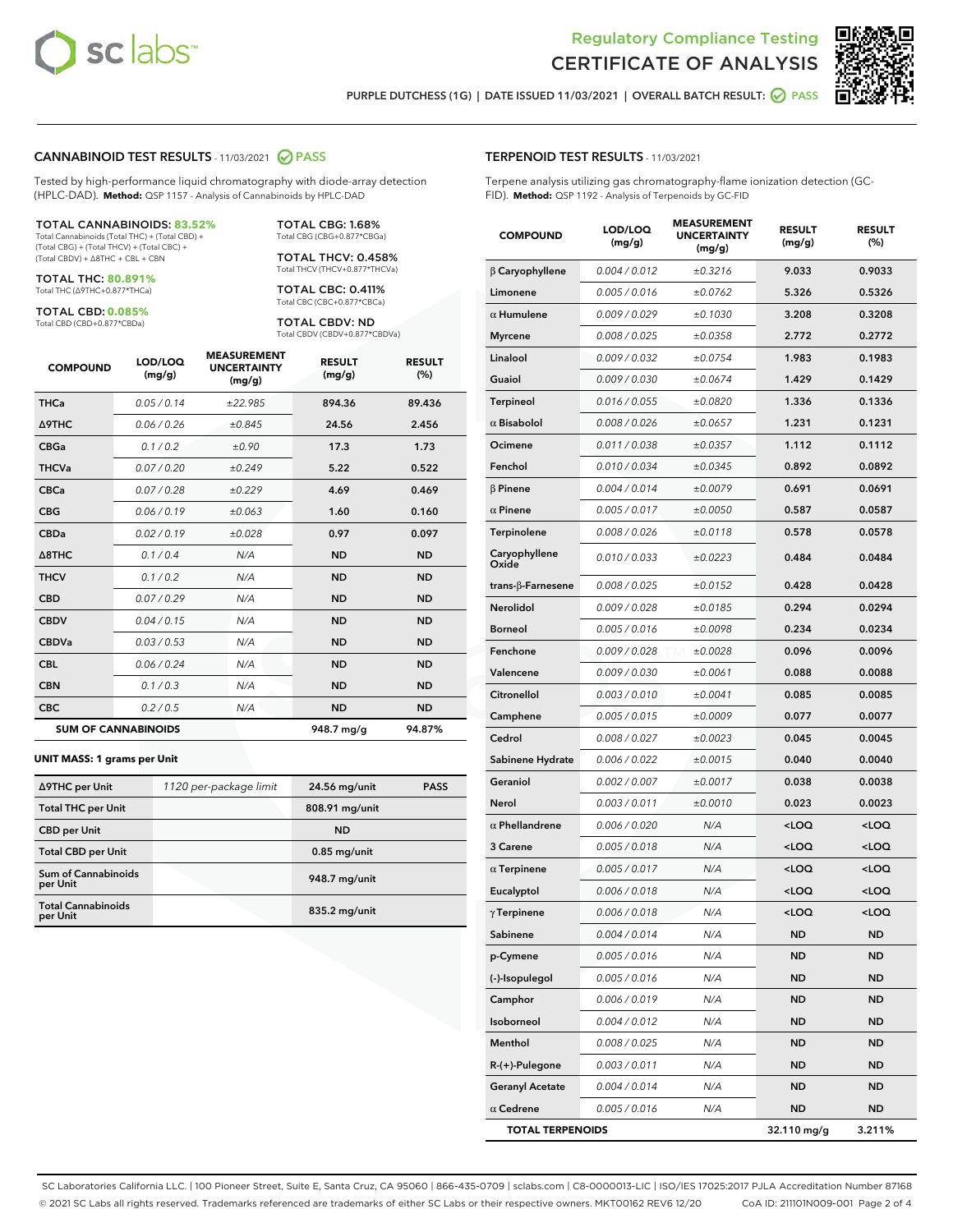



PURPLE DUTCHESS (1G) | DATE ISSUED 11/03/2021 | OVERALL BATCH RESULT: @ PASS

### CATEGORY 1 PESTICIDE TEST RESULTS - 11/03/2021 2 PASS

Pesticide and plant growth regulator analysis utilizing high-performance liquid chromatography-mass spectrometry (HPLC-MS) or gas chromatography-mass spectrometry (GC-MS). \*GC-MS utilized where indicated. **Method:** QSP 1212 - Analysis of Pesticides and Mycotoxins by LC-MS or QSP 1213 - Analysis of Pesticides by GC-MS

| <b>COMPOUND</b>             | LOD/LOQ<br>$(\mu g/g)$ | <b>ACTION</b><br>LIMIT<br>$(\mu g/g)$ | <b>MEASUREMENT</b><br><b>UNCERTAINTY</b><br>$(\mu g/g)$ | <b>RESULT</b><br>$(\mu g/g)$ | <b>RESULT</b> |
|-----------------------------|------------------------|---------------------------------------|---------------------------------------------------------|------------------------------|---------------|
| Aldicarb                    | 0.03 / 0.08            | $\ge$ LOD                             | N/A                                                     | <b>ND</b>                    | <b>PASS</b>   |
| Carbofuran                  | 0.02/0.05              | $>$ LOD                               | N/A                                                     | <b>ND</b>                    | <b>PASS</b>   |
| Chlordane*                  | 0.03 / 0.08            | ≥ LOD                                 | N/A                                                     | <b>ND</b>                    | <b>PASS</b>   |
| Chlorfenapyr*               | 0.03/0.10              | $\ge$ LOD                             | N/A                                                     | <b>ND</b>                    | <b>PASS</b>   |
| Chlorpyrifos                | 0.02 / 0.06            | $>$ LOD                               | N/A                                                     | <b>ND</b>                    | <b>PASS</b>   |
| Coumaphos                   | 0.02 / 0.07            | $\ge$ LOD                             | N/A                                                     | <b>ND</b>                    | <b>PASS</b>   |
| <b>Daminozide</b>           | 0.02 / 0.07            | $\ge$ LOD                             | N/A                                                     | <b>ND</b>                    | <b>PASS</b>   |
| <b>DDVP</b><br>(Dichlorvos) | 0.03/0.09              | $\geq$ LOD                            | N/A                                                     | <b>ND</b>                    | <b>PASS</b>   |
| <b>Dimethoate</b>           | 0.03 / 0.08            | $\geq$ LOD                            | N/A                                                     | <b>ND</b>                    | <b>PASS</b>   |
| Ethoprop(hos)               | 0.03/0.10              | $\geq$ LOD                            | N/A                                                     | <b>ND</b>                    | <b>PASS</b>   |
| Etofenprox                  | 0.02 / 0.06            | $\ge$ LOD                             | N/A                                                     | <b>ND</b>                    | <b>PASS</b>   |
| Fenoxycarb                  | 0.03 / 0.08            | $\geq$ LOD                            | N/A                                                     | <b>ND</b>                    | <b>PASS</b>   |
| Fipronil                    | 0.03 / 0.08            | $>$ LOD                               | N/A                                                     | <b>ND</b>                    | <b>PASS</b>   |
| Imazalil                    | 0.02 / 0.06            | $\ge$ LOD                             | N/A                                                     | <b>ND</b>                    | <b>PASS</b>   |
| <b>Methiocarb</b>           | 0.02 / 0.07            | ≥ LOD                                 | N/A                                                     | <b>ND</b>                    | <b>PASS</b>   |
| Methyl<br>parathion         | 0.03/0.10              | $\geq$ LOD                            | N/A                                                     | <b>ND</b>                    | <b>PASS</b>   |
| <b>Mevinphos</b>            | 0.03/0.09              | $>$ LOD                               | N/A                                                     | <b>ND</b>                    | <b>PASS</b>   |
| Paclobutrazol               | 0.02 / 0.05            | $\ge$ LOD                             | N/A                                                     | <b>ND</b>                    | <b>PASS</b>   |
| Propoxur                    | 0.03/0.09              | $>$ LOD                               | N/A                                                     | <b>ND</b>                    | <b>PASS</b>   |
| Spiroxamine                 | 0.03 / 0.08            | $>$ LOD                               | N/A                                                     | <b>ND</b>                    | <b>PASS</b>   |
| Thiacloprid                 | 0.03/0.10              | $\geq$ LOD                            | N/A                                                     | <b>ND</b>                    | <b>PASS</b>   |

#### CATEGORY 2 PESTICIDE TEST RESULTS - 11/03/2021 @ PASS

| <b>COMPOUND</b>          | LOD/LOQ<br>$(\mu g/g)$ | <b>ACTION</b><br><b>LIMIT</b><br>$(\mu g/g)$ | <b>MEASUREMENT</b><br><b>UNCERTAINTY</b><br>$(\mu g/g)$ | <b>RESULT</b><br>$(\mu g/g)$ | <b>RESULT</b> |
|--------------------------|------------------------|----------------------------------------------|---------------------------------------------------------|------------------------------|---------------|
| Abamectin                | 0.03/0.10              | 0.1                                          | N/A                                                     | <b>ND</b>                    | <b>PASS</b>   |
| Acephate                 | 0.02/0.07              | 0.1                                          | N/A                                                     | <b>ND</b>                    | <b>PASS</b>   |
| Acequinocyl              | 0.02/0.07              | 0.1                                          | N/A                                                     | <b>ND</b>                    | <b>PASS</b>   |
| Acetamiprid              | 0.02/0.05              | 0.1                                          | N/A                                                     | <b>ND</b>                    | <b>PASS</b>   |
| Azoxystrobin             | 0.02/0.07              | 0.1                                          | N/A                                                     | <b>ND</b>                    | <b>PASS</b>   |
| <b>Bifenazate</b>        | 0.01/0.04              | 0.1                                          | N/A                                                     | <b>ND</b>                    | <b>PASS</b>   |
| <b>Bifenthrin</b>        | 0.02/0.05              | 3                                            | N/A                                                     | <b>ND</b>                    | <b>PASS</b>   |
| <b>Boscalid</b>          | 0.03/0.09              | 0.1                                          | N/A                                                     | <b>ND</b>                    | <b>PASS</b>   |
| Captan                   | 0.19/0.57              | 0.7                                          | N/A                                                     | <b>ND</b>                    | <b>PASS</b>   |
| Carbaryl                 | 0.02/0.06              | 0.5                                          | N/A                                                     | <b>ND</b>                    | <b>PASS</b>   |
| Chlorantranilip-<br>role | 0.04/0.12              | 10                                           | N/A                                                     | <b>ND</b>                    | <b>PASS</b>   |
| Clofentezine             | 0.03/0.09              | 0.1                                          | N/A                                                     | <b>ND</b>                    | <b>PASS</b>   |

| <b>COMPOUND</b>               | LOD/LOQ<br>$(\mu g/g)$ | <b>ACTION</b><br>LIMIT<br>(µg/g) | <b>MEASUREMENT</b><br><b>UNCERTAINTY</b><br>(µg/g) | <b>RESULT</b><br>$(\mu g/g)$ | <b>RESULT</b> |
|-------------------------------|------------------------|----------------------------------|----------------------------------------------------|------------------------------|---------------|
| Cyfluthrin                    | 0.12 / 0.38            | $\overline{c}$                   | N/A                                                | <b>ND</b>                    | <b>PASS</b>   |
| Cypermethrin                  | 0.11 / 0.32            | 1                                | N/A                                                | <b>ND</b>                    | <b>PASS</b>   |
| Diazinon                      | 0.02 / 0.05            | 0.1                              | N/A                                                | <b>ND</b>                    | <b>PASS</b>   |
| Dimethomorph                  | 0.03 / 0.09            | $\overline{2}$                   | N/A                                                | <b>ND</b>                    | <b>PASS</b>   |
| Etoxazole                     | 0.02 / 0.06            | 0.1                              | N/A                                                | <b>ND</b>                    | <b>PASS</b>   |
| Fenhexamid                    | 0.03 / 0.09            | 0.1                              | N/A                                                | <b>ND</b>                    | <b>PASS</b>   |
| Fenpyroximate                 | 0.02 / 0.06            | 0.1                              | N/A                                                | <b>ND</b>                    | <b>PASS</b>   |
| Flonicamid                    | 0.03 / 0.10            | 0.1                              | N/A                                                | ND                           | <b>PASS</b>   |
| Fludioxonil                   | 0.03 / 0.10            | 0.1                              | N/A                                                | <b>ND</b>                    | <b>PASS</b>   |
| Hexythiazox                   | 0.02 / 0.07            | 0.1                              | N/A                                                | <b>ND</b>                    | <b>PASS</b>   |
| Imidacloprid                  | 0.04 / 0.11            | 5                                | N/A                                                | <b>ND</b>                    | <b>PASS</b>   |
| Kresoxim-methyl               | 0.02 / 0.07            | 0.1                              | N/A                                                | ND                           | <b>PASS</b>   |
| Malathion                     | 0.03 / 0.09            | 0.5                              | N/A                                                | <b>ND</b>                    | <b>PASS</b>   |
| Metalaxyl                     | 0.02 / 0.07            | $\overline{c}$                   | N/A                                                | <b>ND</b>                    | <b>PASS</b>   |
| Methomyl                      | 0.03 / 0.10            | $\mathcal{I}$                    | N/A                                                | <b>ND</b>                    | <b>PASS</b>   |
| Myclobutanil                  | 0.03/0.09              | 0.1                              | N/A                                                | <b>ND</b>                    | <b>PASS</b>   |
| Naled                         | 0.02 / 0.07            | 0.1                              | N/A                                                | <b>ND</b>                    | <b>PASS</b>   |
| Oxamyl                        | 0.04 / 0.11            | 0.5                              | N/A                                                | ND                           | <b>PASS</b>   |
| Pentachloronitro-<br>benzene* | 0.03 / 0.09            | 0.1                              | N/A                                                | <b>ND</b>                    | <b>PASS</b>   |
| Permethrin                    | 0.04 / 0.12            | 0.5                              | N/A                                                | <b>ND</b>                    | <b>PASS</b>   |
| Phosmet                       | 0.03 / 0.10            | 0.1                              | N/A                                                | <b>ND</b>                    | <b>PASS</b>   |
| Piperonylbu-<br>toxide        | 0.02 / 0.07            | 3                                | N/A                                                | <b>ND</b>                    | <b>PASS</b>   |
| Prallethrin                   | 0.03 / 0.08            | 0.1                              | N/A                                                | ND                           | <b>PASS</b>   |
| Propiconazole                 | 0.02 / 0.07            | 0.1                              | N/A                                                | <b>ND</b>                    | <b>PASS</b>   |
| Pyrethrins                    | 0.04 / 0.12            | 0.5                              | N/A                                                | <b>ND</b>                    | <b>PASS</b>   |
| Pyridaben                     | 0.02 / 0.07            | 0.1                              | N/A                                                | ND                           | <b>PASS</b>   |
| Spinetoram                    | 0.02 / 0.07            | 0.1                              | N/A                                                | <b>ND</b>                    | <b>PASS</b>   |
| Spinosad                      | 0.02 / 0.07            | 0.1                              | N/A                                                | ND                           | <b>PASS</b>   |
| Spiromesifen                  | 0.02 / 0.05            | 0.1                              | N/A                                                | <b>ND</b>                    | <b>PASS</b>   |
| Spirotetramat                 | 0.02 / 0.06            | 0.1                              | N/A                                                | ND                           | PASS          |
| Tebuconazole                  | 0.02 / 0.07            | 0.1                              | N/A                                                | <b>ND</b>                    | <b>PASS</b>   |
| Thiamethoxam                  | 0.03 / 0.10            | 5                                | N/A                                                | <b>ND</b>                    | <b>PASS</b>   |
| Trifloxystrobin               | 0.03 / 0.08            | 0.1                              | N/A                                                | <b>ND</b>                    | <b>PASS</b>   |

SC Laboratories California LLC. | 100 Pioneer Street, Suite E, Santa Cruz, CA 95060 | 866-435-0709 | sclabs.com | C8-0000013-LIC | ISO/IES 17025:2017 PJLA Accreditation Number 87168 © 2021 SC Labs all rights reserved. Trademarks referenced are trademarks of either SC Labs or their respective owners. MKT00162 REV6 12/20 CoA ID: 211101N009-001 Page 3 of 4